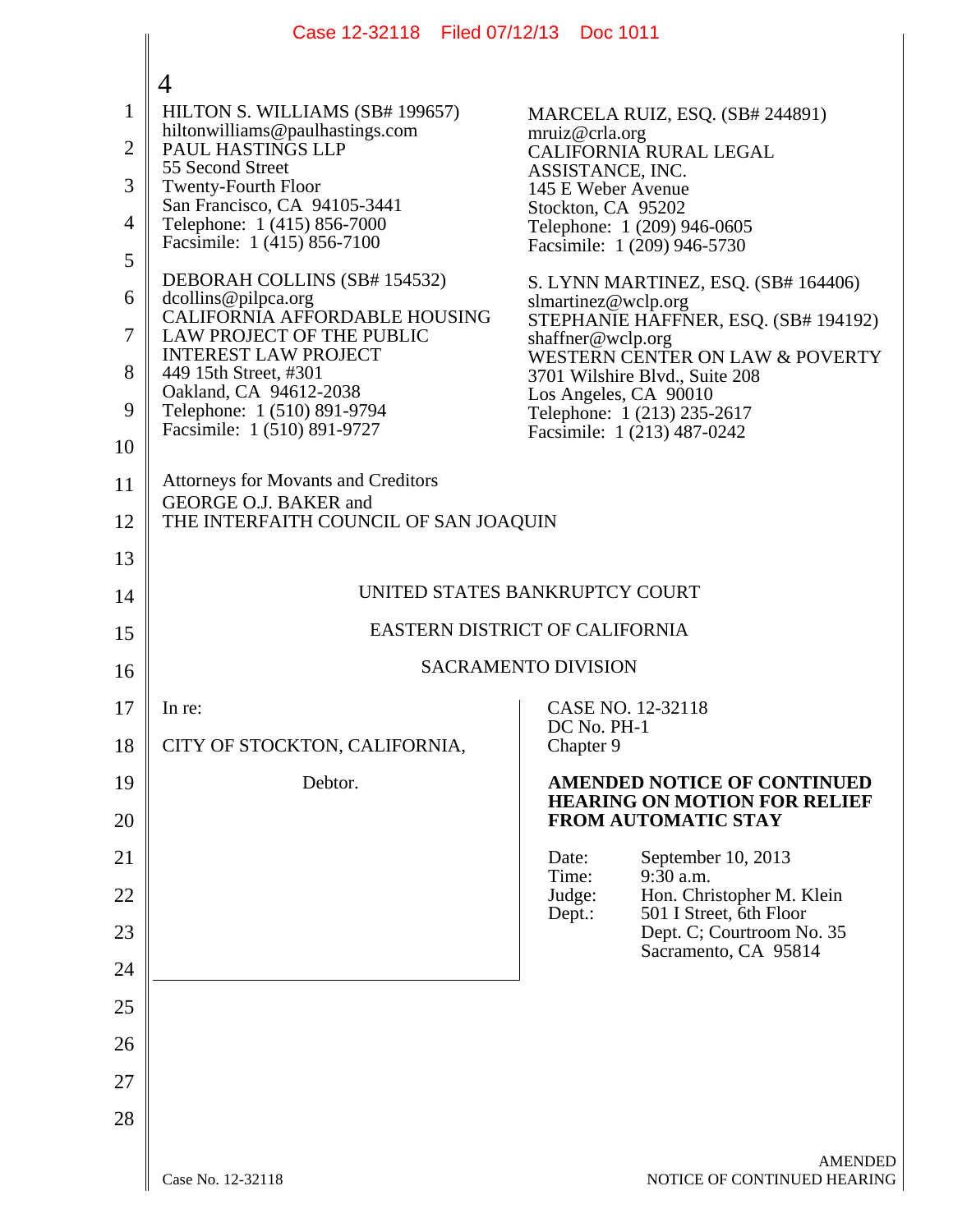## 2

3

4

1

## **NOTICE OF CONTINUED HEARING ON MOTION FOR RELIEF FROM AUTOMATIC STAY**

## **TO THE UNITED STATES TRUSTEE, ALL PARTIES AND THEIR COUNSEL OF RECORD:**

5 6 7 8 9 10 11 12 13 14 On November 29, 2012, George O.J. Baker and the Interfaith Council of San Joaquin filed their Notice of Motion, Motion, Memorandum of Points and Authorities, and supporting papers on behalf of the Price Judgment Creditors seeking an order granting relief from the automatic stay imposed by these bankruptcy proceedings to allow Movants to seek enforcement of a stipulated judgment entered by the United States District Court for the Eastern District of California in the case of *Price, et al. v. City of Stockton, California, et al.*, Case No. CV S-02-0065 LKK KJM ("*Price* Judgment"). The hearing on the Motion was scheduled to take place January 8, 2013, at 9:30 a.m., before the Honorable Christopher M. Klein at the courthouse identified in the caption above. By agreement, the hearing was continued to April 9, 2013, then to May 21, 2013, and after that to July 16, 2013 to accommodate the parties' mediation schedules.

15 16 17 18 19 20 21 22 **PLEASE TAKE NOTICE** that George O.J. Baker and the Interfaith Council of San Joaquin, pursuant to their further agreement with the Debtor, City of Stockton, California, hereby continue the hearing on their Motion For Relief From Automatic Stay from July 16, 2013 to September 10, 2013 at 9:30 a.m., before the Honorable Christopher M. Klein at the courthouse identified in the caption above. In accordance with the parties' agreement, the continuance of the hearing on the Motion For Relief From Automatic Stay filed by George O.J. Baker and the Interfaith Council of San Joaquin on behalf of the Price Judgment Creditors is without prejudice of any kind whatsoever to any of Movants' rights in connection with their Motion.

23

24

25

26

27

28

**PLEASE TAKE FURTHER NOTICE** that any written opposition, objection, or response to the Motion should be filed with the Court pursuant to all applicable Federal Rules of Bankruptcy Procedure and Local Rules of Practice for the United States Bankruptcy Court for the Eastern District of California, and served upon all appropriate parties including, but not limited to, counsel for the parties, counsel for the Price Judgment Creditors (via ECF or at the address stated in the above caption), and Trustee's counsel. The timeframes for the filing of any such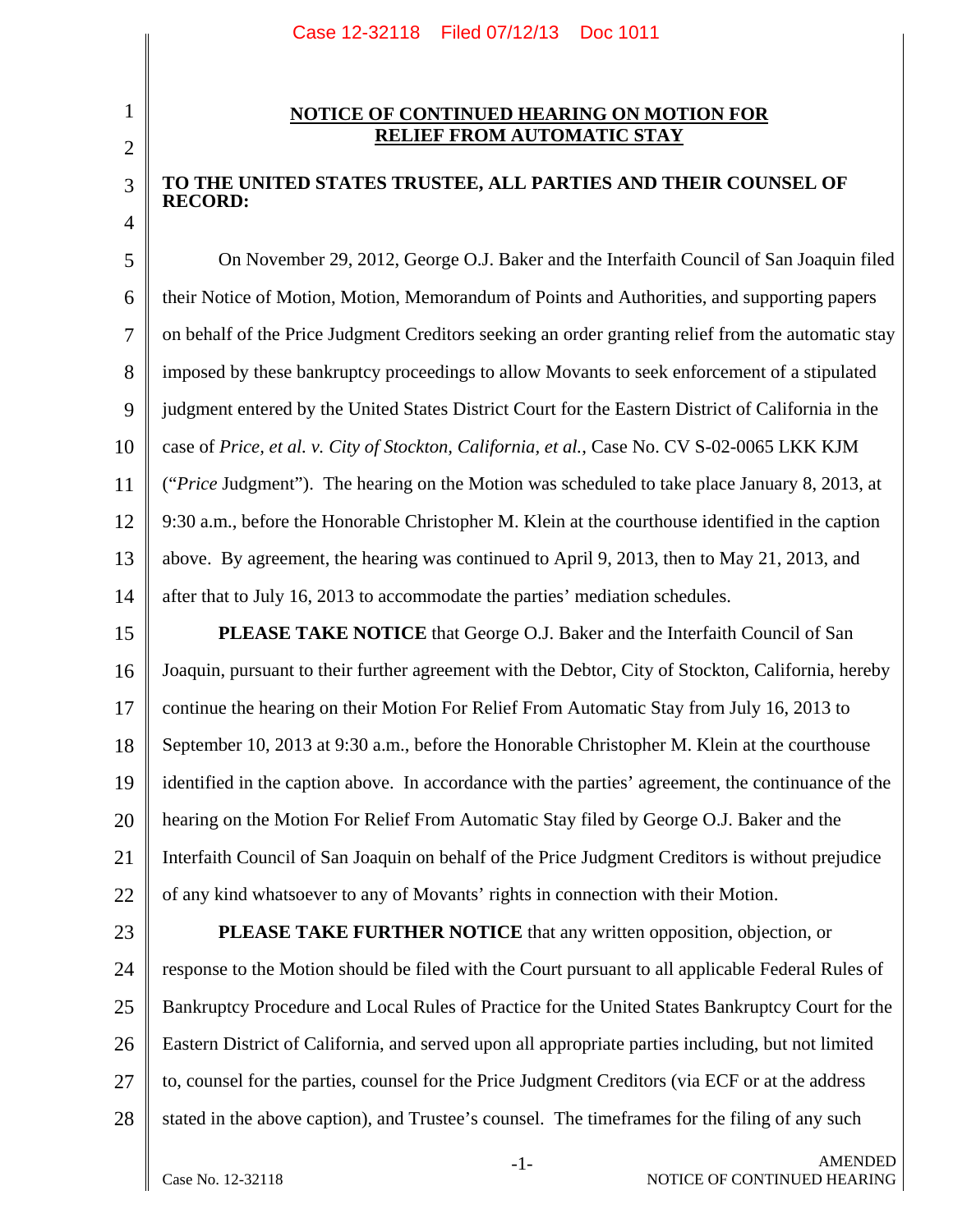## Case 12-32118 Filed 07/12/13 Doc 1011

2 written opposition, objection, or response to the Motion shall be calculated in accordance with the continued hearing date of September 10, 2013.

3

1

4 5 6 7 8 9 10 11 12 13 14 15 16 17 18 19 20 21 22 As demonstrated in Movants' previously-filed Memorandum Of Points And Authorities, and as summarized below, cause exists to order relief from the automatic bankruptcy stay to enforce the *Price* Judgment before Judge Karlton in the United States District Court for the Eastern District of California for at least three reasons. First, the *Price* Judgment requires the construction of 340 lower income housing units to replace residences demolished as a result of redevelopment. Only 161 of the replacement units have in fact been completed to date and, under federal law, these are outstanding equitable obligations – not monetary debts – and are accordingly not dischargeable in a bankruptcy proceeding. Second, the *Price* Judgment required the creation of a \$1.45 million fund to be paid to eligible claimants for relocation assistance. After five years, and well prior to the City's bankruptcy filing, the remaining balance (which is over \$1 million) was required to be set aside in a restricted fund of the Stockton Redevelopment Agency, to be used only for construction of extremely low income housing. When California's redevelopment agencies were dissolved, the City of Stockton as "successor agency " – a legal entity separate from the City itself – elected to assume the former relocation agency's obligations. The obligations in the *Price* Judgment regarding the relocation assistance fund are thus not obligations of the City at all but, rather, of the City in its capacity as the "successor agency" and are accordingly not properly included within this bankruptcy estate. Finally, any analysis of the various factors that Courts consider in evaluating whether to grant relief from stay favors the Price Judgment Creditors and their efforts to enforce the long-overdue obligations in the *Price* Judgment.

- 23 24 25 Pursuant to Section 362 of the Bankruptcy Code, the *Price* Judgment Creditors respectfully request that the Court enter an order granting relief from the automatic bankruptcy stay to permit judicial enforcement of the *Price* Judgment.
- 26
- 27 28